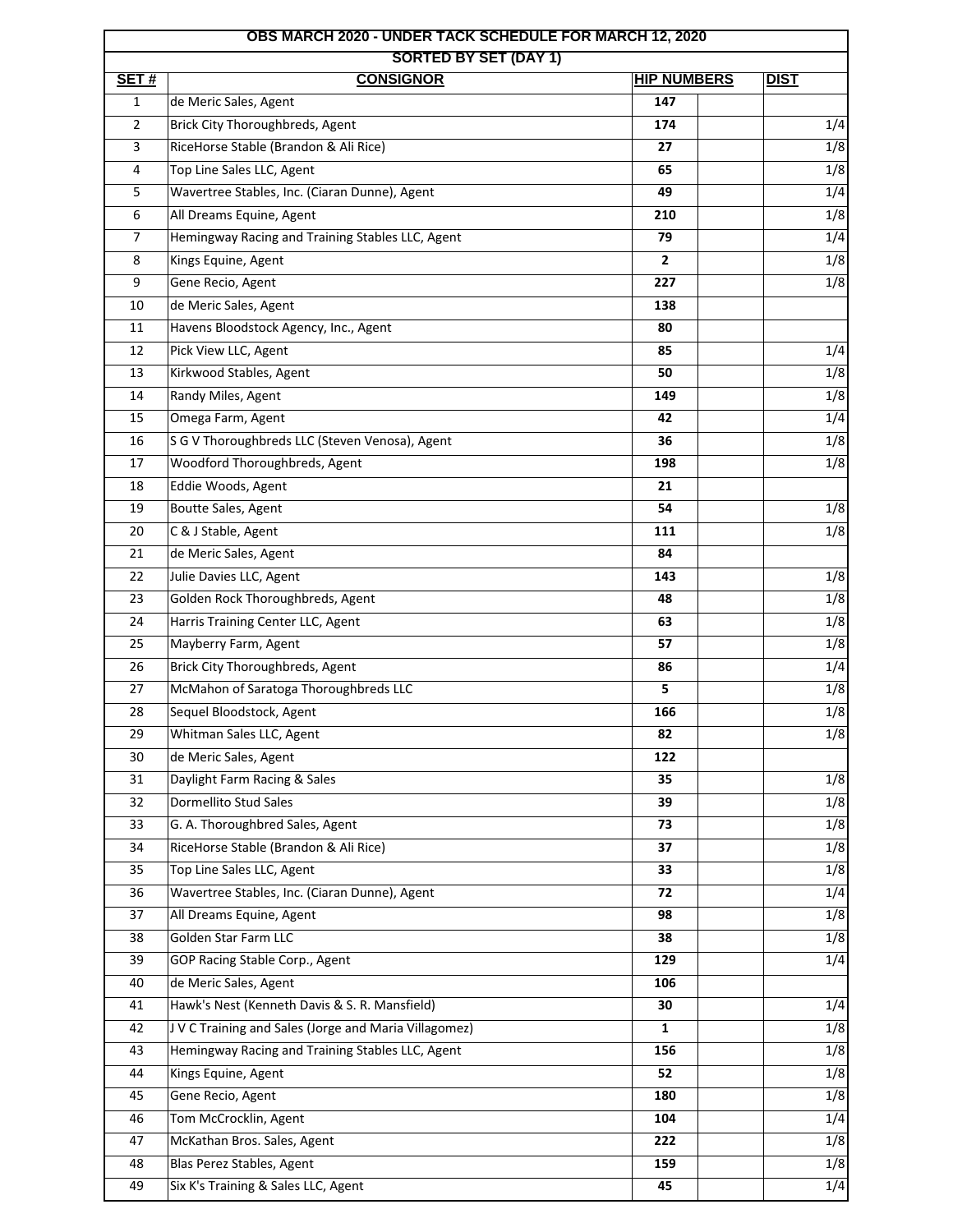| <b>OBS MARCH 2020 - UNDER TACK SCHEDULE FOR MARCH 12, 2020</b><br><b>SORTED BY SET (DAY 1)</b> |                                                  |                    |                  |  |  |
|------------------------------------------------------------------------------------------------|--------------------------------------------------|--------------------|------------------|--|--|
| SET#                                                                                           | <b>CONSIGNOR</b>                                 | <b>HIP NUMBERS</b> | <b>DIST</b>      |  |  |
| 50                                                                                             | de Meric Sales, Agent                            | 53                 |                  |  |  |
| 51                                                                                             | Brick City Thoroughbreds, Agent                  | 7                  | 1/8              |  |  |
| 52                                                                                             | <b>Stephens Thoroughbreds LLC</b>                | 25                 | 1/8              |  |  |
| 53                                                                                             | <b>Big Easy</b>                                  | 121                | 1/8              |  |  |
| 54                                                                                             | Havens Bloodstock Agency, Inc., Agent            | 95                 |                  |  |  |
| 55                                                                                             | Pick View LLC, Agent                             | 128                | 1/4              |  |  |
| 56                                                                                             | <b>Bold Arrow Thoroughbreds</b>                  | 20                 | 1/8              |  |  |
| 57                                                                                             | Niall Brennan Stables, Agent                     | 170                | 1/8              |  |  |
| 58                                                                                             | Coastal Equine LLC (Jesse Hoppel), Agent         | 208                | 1/8              |  |  |
| 59                                                                                             | Ends Well                                        | 123                | 1/8              |  |  |
| 60                                                                                             | de Meric Sales, Agent                            | 175                |                  |  |  |
| 61                                                                                             | Flynt Fesmire, Agent                             | 43                 | 1/8              |  |  |
| 62                                                                                             | Flores Equine LLC, Agent                         | 182                | 1/8              |  |  |
| 63                                                                                             | Gutierrez Sales, Agent                           | 60                 | 1/8              |  |  |
| 64                                                                                             | Hartley / DeRenzo Thoroughbreds LLC, Agent       | 223                | 1/8              |  |  |
| 65                                                                                             | Hoby & Layna Kight                               | 115                | 1/4              |  |  |
| 66                                                                                             | All Dreams Equine, Agent                         | 155                | 1/8              |  |  |
| 67                                                                                             | Wavertree Stables, Inc. (Ciaran Dunne), Agent    | 117                | $\overline{1/4}$ |  |  |
| 68                                                                                             | Top Line Sales LLC, Agent                        | 4                  | 1/8              |  |  |
| 69                                                                                             | RiceHorse Stable (Brandon & Ali Rice)            | 120                | 1/8              |  |  |
| 70                                                                                             | de Meric Sales, Agent                            | 92                 |                  |  |  |
| 71                                                                                             | C & J Stable, Agent                              | 139                | 1/8              |  |  |
| 72                                                                                             | Boutte Sales, Agent                              | 22                 | 1/8              |  |  |
| 73                                                                                             | Eddie Woods, Agent                               | 93                 |                  |  |  |
| 74                                                                                             | Brick City Thoroughbreds, Agent                  | 199                | 1/8              |  |  |
| 75                                                                                             | Woodford Thoroughbreds, Agent                    | 18                 | 1/8              |  |  |
| 76                                                                                             | S G V Thoroughbreds LLC (Steven Venosa), Agent   | 67                 | 1/8              |  |  |
| 77                                                                                             | Omega Farm, Agent                                | 11                 | 1/4              |  |  |
| 78                                                                                             | Randy Miles, Agent                               | 126                | 1/8              |  |  |
| 79                                                                                             | Kirkwood Stables, Agent                          | 133                | 1/8              |  |  |
| 80                                                                                             | de Meric Sales, Agent                            | 169                |                  |  |  |
| 81                                                                                             | Gene Recio, Agent                                | 70                 | 1/8              |  |  |
| 82                                                                                             | Kings Equine, Agent                              | 55                 | 1/8              |  |  |
| 83                                                                                             | Hemingway Racing and Training Stables LLC, Agent | 8                  | 1/4              |  |  |
| 84                                                                                             | Little Farm Equine, Agent                        | 148                | 1/8              |  |  |
| 85                                                                                             | Mason Springs (Marcus & Crystal Ryan)            | 162                | 1/4              |  |  |
| 86                                                                                             | New Way, Agent                                   | 152                | 1/8              |  |  |
| 87                                                                                             | Nice and Easy Thoroughbreds, Agent               | 9                  | 1/8              |  |  |
| 88                                                                                             | Old South Farm LLC, Agent                        | 107                | 1/8              |  |  |
| 89                                                                                             | de Meric Sales, Agent                            | 41                 |                  |  |  |
| 90                                                                                             | On The Run Sales, Agent                          | 135                | 1/8              |  |  |
| 91                                                                                             | Orlyana Farm                                     | 24                 | 1/8              |  |  |
| 92                                                                                             | Potrero Stables, Agent                           | 181                | 1/8              |  |  |
| 93                                                                                             | Richardson Bloodstock, Agent                     | 172                | 1/8              |  |  |
| 94                                                                                             | All Dreams Equine, Agent                         | 64                 | 1/8              |  |  |
| 95                                                                                             | Wavertree Stables, Inc. (Ciaran Dunne), Agent    | 141                | 1/4              |  |  |
| 96                                                                                             | Top Line Sales LLC, Agent                        | 221                | 1/8              |  |  |
| 97                                                                                             | RiceHorse Stable (Brandon & Ali Rice)            | 91                 | 1/8              |  |  |
| 98                                                                                             | Brick City Thoroughbreds, Agent                  | 200                | 1/8              |  |  |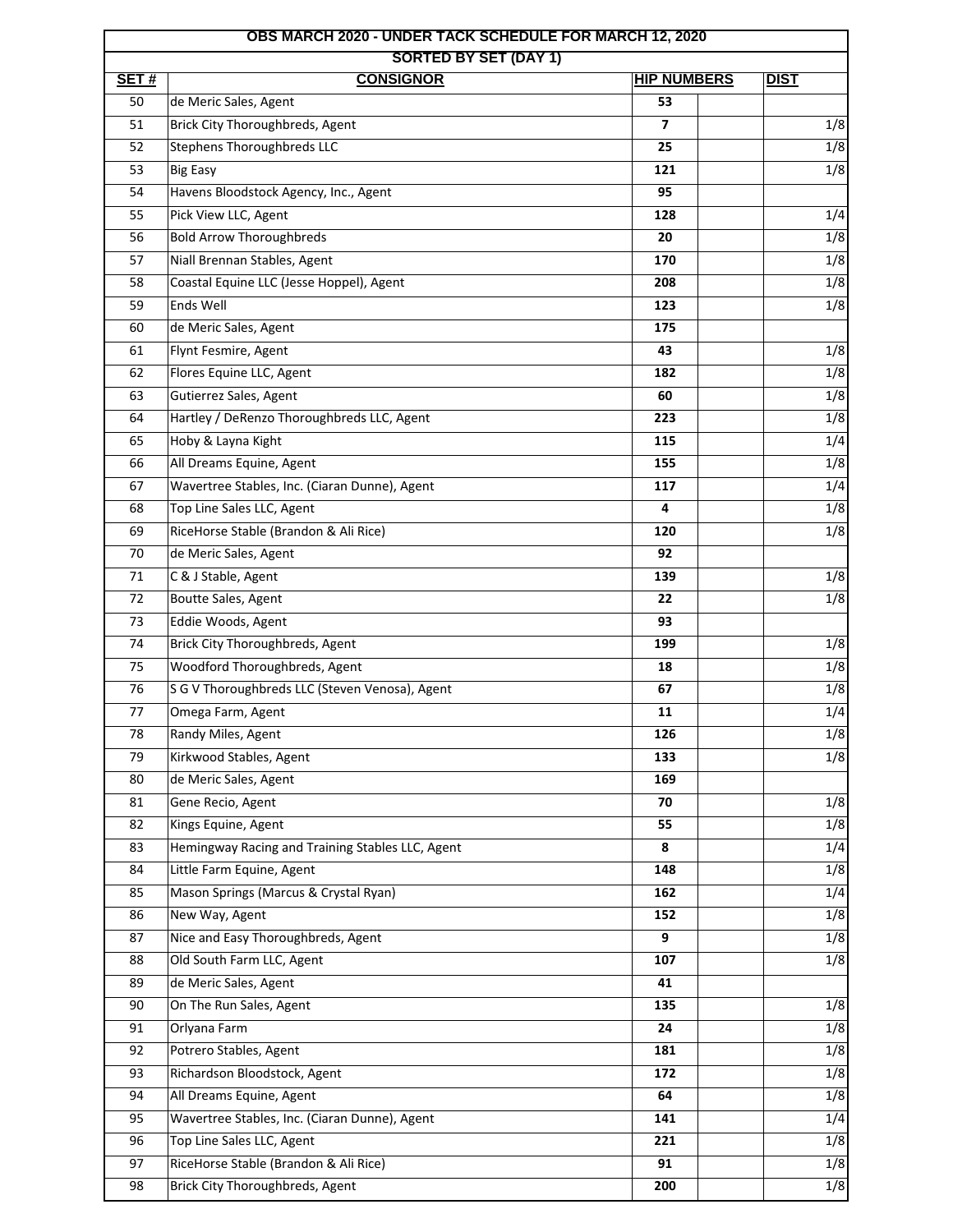| <b>OBS MARCH 2020 - UNDER TACK SCHEDULE FOR MARCH 12, 2020</b> |                                                  |     |                  |  |  |
|----------------------------------------------------------------|--------------------------------------------------|-----|------------------|--|--|
| <b>SORTED BY SET (DAY 1)</b><br>SET#<br><b>HIP NUMBERS</b>     |                                                  |     | <b>DIST</b>      |  |  |
| 99                                                             | <b>CONSIGNOR</b><br>de Meric Sales, Agent        | 47  |                  |  |  |
| 100                                                            | Crystal G. Pickett                               | 15  | 1/8              |  |  |
| 101                                                            | Pick View LLC, Agent                             | 173 | 1/4              |  |  |
| 102                                                            | Havens Bloodstock Agency, Inc., Agent            | 206 |                  |  |  |
| 103                                                            | Whitman Sales LLC, Agent                         | 88  | 1/8              |  |  |
| 104                                                            | Sequel Bloodstock, Agent                         | 167 | 1/8              |  |  |
| 105                                                            | McMahon of Saratoga Thoroughbreds LLC            | 105 | 1/8              |  |  |
| 106                                                            | Mayberry Farm, Agent                             | 127 | 1/8              |  |  |
| 107                                                            | Harris Training Center LLC, Agent                | 99  | 1/8              |  |  |
| 108                                                            | de Meric Sales, Agent                            | 109 |                  |  |  |
| 109                                                            | Golden Rock Thoroughbreds, Agent                 | 177 | 1/8              |  |  |
| 110                                                            | Julie Davies LLC, Agent                          | 96  | 1/8              |  |  |
| 111                                                            |                                                  | 171 | 1/8              |  |  |
|                                                                | Santa Fe Thoroughbreds, Agent                    |     |                  |  |  |
| 112                                                            | Paul Sharp, Agent                                | 154 | 1/8              |  |  |
| 113                                                            | Sugar Hill LLC, Agent                            | 59  | 1/8              |  |  |
| 114                                                            | 30-30 Ranch                                      | 187 | 1/8              |  |  |
| 115                                                            | Thoroughbred Champions Training Center LLC       | 114 | 1/8              |  |  |
| 116                                                            | Two Oaks Equine                                  | 134 | 1/8              |  |  |
| 117                                                            | de Meric Sales, Agent                            | 165 |                  |  |  |
| 118                                                            | Hemingway Racing and Training Stables LLC, Agent | 14  | 1/4              |  |  |
| 119                                                            | Kings Equine, Agent                              | 161 | 1/8              |  |  |
| 120                                                            | Gene Recio, Agent                                | 132 | 1/8              |  |  |
| 121                                                            | Craig L. Wheeler, Agent                          | 205 | 1/8              |  |  |
| 122                                                            | Kirkwood Stables, Agent                          | 193 | 1/8              |  |  |
| 123                                                            | <b>Brick City Thoroughbreds, Agent</b>           | 212 | 1/8              |  |  |
| 124                                                            | Randy Miles, Agent                               | 196 | 1/8              |  |  |
| 125                                                            | Omega Farm, Agent                                | 81  | 1/8              |  |  |
| 126                                                            | S G V Thoroughbreds LLC (Steven Venosa), Agent   | 78  | 1/8              |  |  |
| 127                                                            | Woodford Thoroughbreds, Agent                    | 34  | 1/8              |  |  |
| 128                                                            | Eddie Woods, Agent                               | 97  |                  |  |  |
| 129                                                            | Boutte Sales, Agent                              | 124 | 1/8              |  |  |
| 130                                                            | C & J Stable, Agent                              | 195 | $\overline{1/8}$ |  |  |
| 131                                                            | de Meric Sales, Agent                            | 136 |                  |  |  |
| 132                                                            | RiceHorse Stable (Brandon & Ali Rice)            | 58  | 1/8              |  |  |
| 133                                                            | Top Line Sales LLC, Agent                        | 44  | 1/8              |  |  |
| 134                                                            | Wavertree Stables, Inc. (Ciaran Dunne), Agent    | 153 | 1/4              |  |  |
| 135                                                            | All Dreams Equine, Agent                         | 69  | $\overline{1/8}$ |  |  |
| 136                                                            | Advanced Thoroughbreds LLC                       | 224 | 1/8              |  |  |
| 137                                                            | Blazing Meadows Farm LLC, Agent                  | 3   | 1/8              |  |  |
| 138                                                            | de Meric Sales, Agent                            | 203 |                  |  |  |
| 139                                                            | Coastal Equine LLC (Jesse Hoppel), Agent         | 216 | 1/8              |  |  |
| 140                                                            | Niall Brennan Stables, Agent                     | 186 | 1/8              |  |  |
| 141                                                            | Pick View LLC, Agent                             | 16  | 1/8              |  |  |
| 142                                                            | Havens Bloodstock Agency, Inc., Agent            | 90  |                  |  |  |
| 143                                                            | <b>Bold Arrow Thoroughbreds</b>                  | 23  | 1/8              |  |  |
| 144                                                            | <b>Big Easy</b>                                  | 190 | 1/8              |  |  |
| 145                                                            | <b>Stephens Thoroughbreds LLC</b>                | 184 | 1/8              |  |  |
| 146                                                            | Brick City Thoroughbreds, Agent                  | 112 | 1/8              |  |  |
| 147                                                            | de Meric Sales, Agent                            | 76  |                  |  |  |